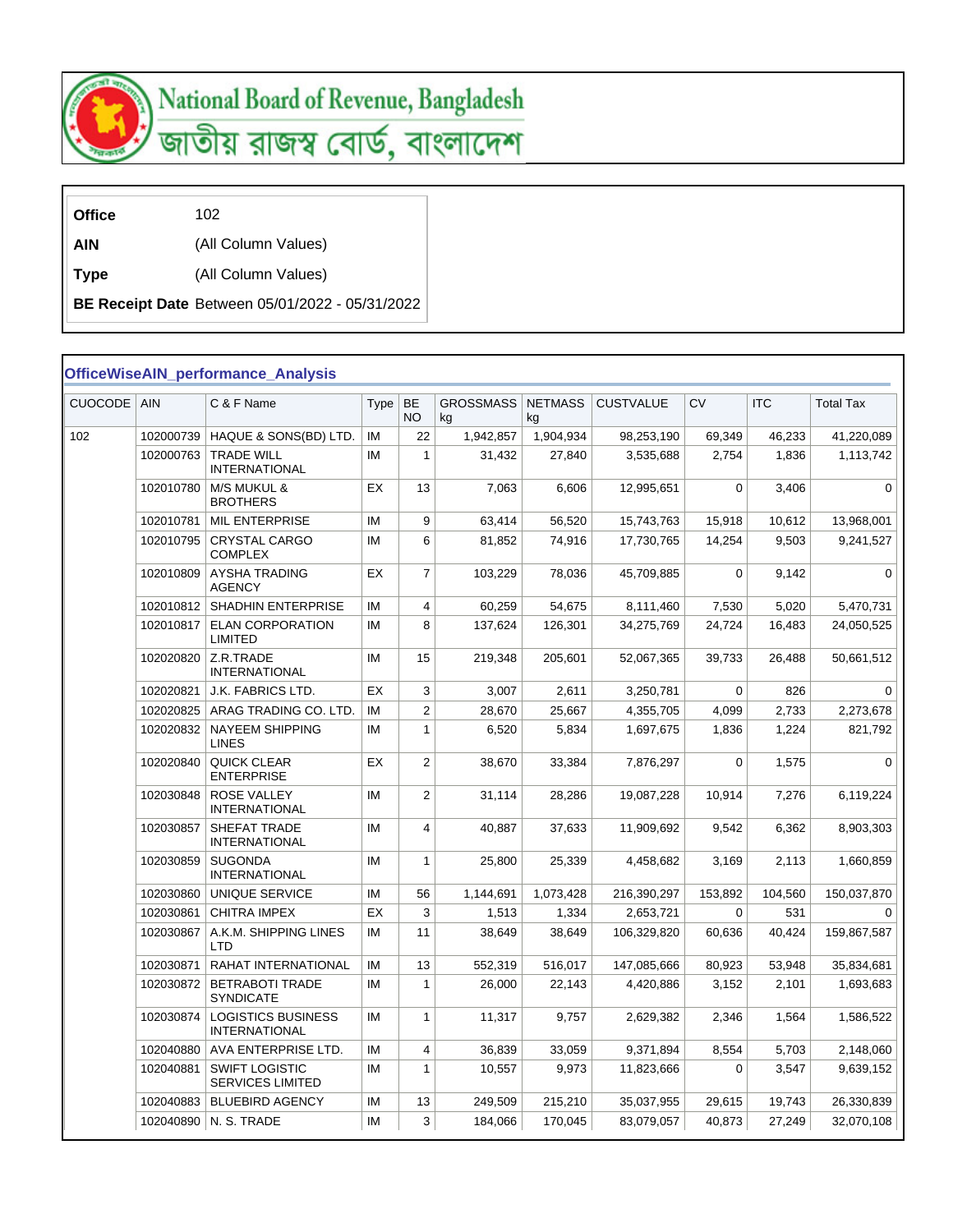| <b>CUOCODE</b> | <b>AIN</b> | C & F Name                                   | Type      | BE<br><b>NO</b> | GROSSMASS  <br>kg | <b>NETMASS</b><br>kg | <b>CUSTVALUE</b> | <b>CV</b>   | <b>ITC</b> | <b>Total Tax</b> |
|----------------|------------|----------------------------------------------|-----------|-----------------|-------------------|----------------------|------------------|-------------|------------|------------------|
| 102            |            | <b>INTERNATIONAL</b>                         |           |                 |                   |                      |                  |             |            |                  |
|                | 102040895  | A.K.H KNITTING &<br>DYEING LTD.              | EX        | 93              | 337,297           | 315,046              | 310,263,606      | $\mathbf 0$ | 62,205     | $\mathbf 0$      |
|                | 102050900  | <b>M/S KABIR ENTERPRISE</b>                  | EX        | 1               | 1,200             | 1,000                | 137,985          | 0           | 200        | $\Omega$         |
|                |            |                                              | IM        | 2               | 5,250             | 4,286                | 158,478          | 600         | 309        | 59,329           |
|                | 102050908  | <b>ASHAMONI TRADERS</b>                      | IM        | 5               | 67,913            | 63,247               | 16,302,020       | 12,659      | 8,439      | 12,561,026       |
|                | 102050911  | M.N. TRADE KING                              | IM        | 5               | 96,469            | 91,660               | 25,158,715       | 17,134      | 11,423     | 6,629,958        |
|                | 102050922  | M/S M. N. ENTERPRISE                         | ΙM        | 6               | 123,894           | 118,354              | 25,773,722       | 18,573      | 12,382     | 19,650,833       |
|                | 102050947  | J.A.TRADING<br><b>CORPORATION</b>            | EX        | 53              | 182,168           | 160.766              | 368,446,860      | 0           | 74,704     | $\Omega$         |
|                | 102050948  | U. K & Doreen Trade (Pvt.)<br>Ltd.           | <b>IM</b> | 4               | 56,725            | 52,096               | 10,229,822       | 8,898       | 5,932      | 4,282,996        |
|                | 102050952  | <b>BHANDARIA TRADE</b><br><b>AGENCY</b>      | IM        | 3               | 44,286            | 40,200               | 6,693,008        | 6,296       | 4,198      | 4,025,224        |
|                | 102060956  | <b>BROTHERS OVERSEAS</b>                     | ΙM        | 6               | 234,259           | 228,671              | 17,379,611       | 14,541      | 9,694      | 6,329,526        |
|                | 102060957  | <b>MITALI AGENCY</b>                         | EX        | 80              | 101,392           | 83,203               | 116,163,428      | 0           | 29,347     | $\Omega$         |
|                | 102060961  | <b>FOUR STAR TRADING</b><br>CO.              | IM        | 1               | 47,450            | 43,250               | 8,418,273        | 4,951       | 3,300      | 5,414,339        |
|                | 102060967  | <b>JABUN CLEARING POINT</b>                  | ΙM        | 1               | 3,945             | 3,900                | 533,500          | 788         | 525        | 361,588          |
|                | 102060973  | KALLY (BANGLADESH)<br>LIMITED                | IM        | 2               | 34,942            | 31,399               | 5,100,570        | 4,336       | 2,891      | 2,897,567        |
|                | 102060982  | <b>COMMITMENT</b><br><b>INTERNATIONAL</b>    | IM        | 8               | 31,690            | 31,280               | 4,259,677        | 6,292       | 4,195      | 2,990,607        |
|                | 102070987  | <b>SHARMIN FREIGHT</b><br>SYSTEMS LTD.       | EX        | 31              | 172,229           | 157,574              | 185,802,634      | 0           | 37,970     | 0                |
|                | 102090998  | C.S ENTERPRISE LTD.                          | EX        | 67              | 1,291,027         | 1,250,686            | 266,879,946      | 0           | 53,376     | 0                |
|                | 102091003  | <b>BRIGHT SHIPPING</b><br><b>AGENCY LTD.</b> | IM        | 5               | 123,679           | 111,935              | 25,342,648       | 17,217      | 11,478     | 13,991,701       |
|                | 102091010  | <b>LUPA ENTERPRISE</b>                       | ΙM        | 1               | 7,844             | 6,006                | 2,032,049        | 2,077       | 1,385      | 1,658,965        |
|                | 102091017  | JOY & JOTI ENTERPRISE                        | ΙM        | 6               | 81,218            | 68,980               | 25,511,530       | 17,911      | 11,940     | 5,735,868        |
|                | 102091020  | <b>KAOSAR &amp; BROTHERS</b>                 | ΙM        | 14              | 231.087           | 208,394              | 38,412,864       | 33,264      | 22,176     | 25,566,332       |
|                | 102101027  | <b>J.A INTERNATIONAL</b>                     | EX        | 74              | 81,117            | 69,026               | 92,821,121       | 0           | 22,825     | 0                |
|                | 102101028  | <b>FAITH INTERNATIONAL</b>                   | EX        | 33              | 529,880           | 485,102              | 165,355,119      | 0           | 33,071     | 0                |
|                | 102101043  | <b>M.R.L INTERNATIONAL</b>                   | EX        | 23              | 124,606           | 102,103              | 128,233,247      | $\mathbf 0$ | 25,647     | 0                |
|                |            | 102111052   M A HOSSAIN C&f LTD.             | IM        | 1               | 13,880            | 13,346               | 4,696,412        | 3,276       | 2,184      | 3,834,151        |
|                |            | 102111053 FAR TRADE LINKERS                  | EX        | 15              | 189,967           | 171,336              | 107,618,747      | 0           | 21,524     | 0                |
|                | 102111057  | <b>J.F ENTERPRISE</b>                        | IM        | 1               | 26,190            | 23,058               | 4,623,938        | 3,243       | 2,162      | 1,488,409        |
|                | 102111060  | RINA C & F CENTRE<br><b>LIMITED</b>          | EX        | 4               | 79,654            | 68,841               | 20,045,588       | 0           | 4,009      | $\Omega$         |
|                | 102120001  | <b>MORIOM ENTERPRISE</b>                     | ΙM        | 2               | 56,433            | 51,882               | 8,953,245        | 5,808       | 3,872      | 4,427,316        |
|                | 102120009  | M/S Service Lines                            | IM        | 1               | 49,950            | 46,250               | 29,961,105       | 14,645      | 9,763      | 11,160,512       |
|                | 102120011  | <b>M/S MARUF SYNDICATE</b>                   | EX        | 28              | 210,321           | 165,950              | 193,543,626      | 0           | 38,709     | 0                |
|                | 102130012  | S T TRADING BD LIMITED                       | EX        | $\mathbf{1}$    | 5,336             | 5,214                | 4,520,511        | 0           | 904        | $\Omega$         |
|                | 102130014  | ANANYO TRADING                               | IM        | 8               | 101,313           | 46,822               | 11,731,122       | 13,298      | 8,866      | 11,115,938       |
|                | 102130016  | S A S INTERNATIONAL                          | IM        | 107             | 1,933,418         | 1,658,711            | 385,136,323      | 288,606     | 192,404    | 324,019,098      |
|                | 102130019  | <b>M/S TAJ INTERNATIONAL</b>                 | ΙM        | 2               | 32,630            | 30,000               | 3,219,853        | 3,506       | 2,338      | 1,014,254        |
|                | 102130020  | ANGEL FREIGHT<br><b>SYSTEMS</b>              | IM        | 4               | 36,406            | 30,482               | 7,089,145        | 7,462       | 4,975      | 7,344,943        |
|                | 102130025  | N. N. ENTERPRISE                             | ΙM        | 6               | 120,181           | 106,730              | 38,236,705       | 24,046      | 16,031     | 7,008,736        |
|                | 102130027  | S. H. ENTERPRISE                             | IM        | 7               | 98,593            | 89,150               | 15,089,931       | 14,177      | 9,452      | 9,014,319        |
|                | 102130032  | A.B. INTERNATIONAL<br>LTD.                   | ΙM        | 12              | 184,378           | 170,441              | 51,319,580       | 36,867      | 24,578     | 17,516,288       |
|                | 102130035  | MONDAL GLOBAL<br>LOGISTICS LTD.              | IM        | 9               | 150,333           | 129,455              | 24,398,717       | 21,016      | 14,011     | 19,800,901       |
|                | 102140037  | TAKE CARE CARGO<br>SYSTEM                    | IM        | 12              | 362,250           | 335,764              | 66,127,502       | 43,585      | 29,057     | 27,386,318       |
|                | 102140038  | H. T. M ENTERPRISE                           | ΙM        | 8               | 286,805           | 272,879              | 67,426,788       | 39,471      | 26,314     | 40,031,765       |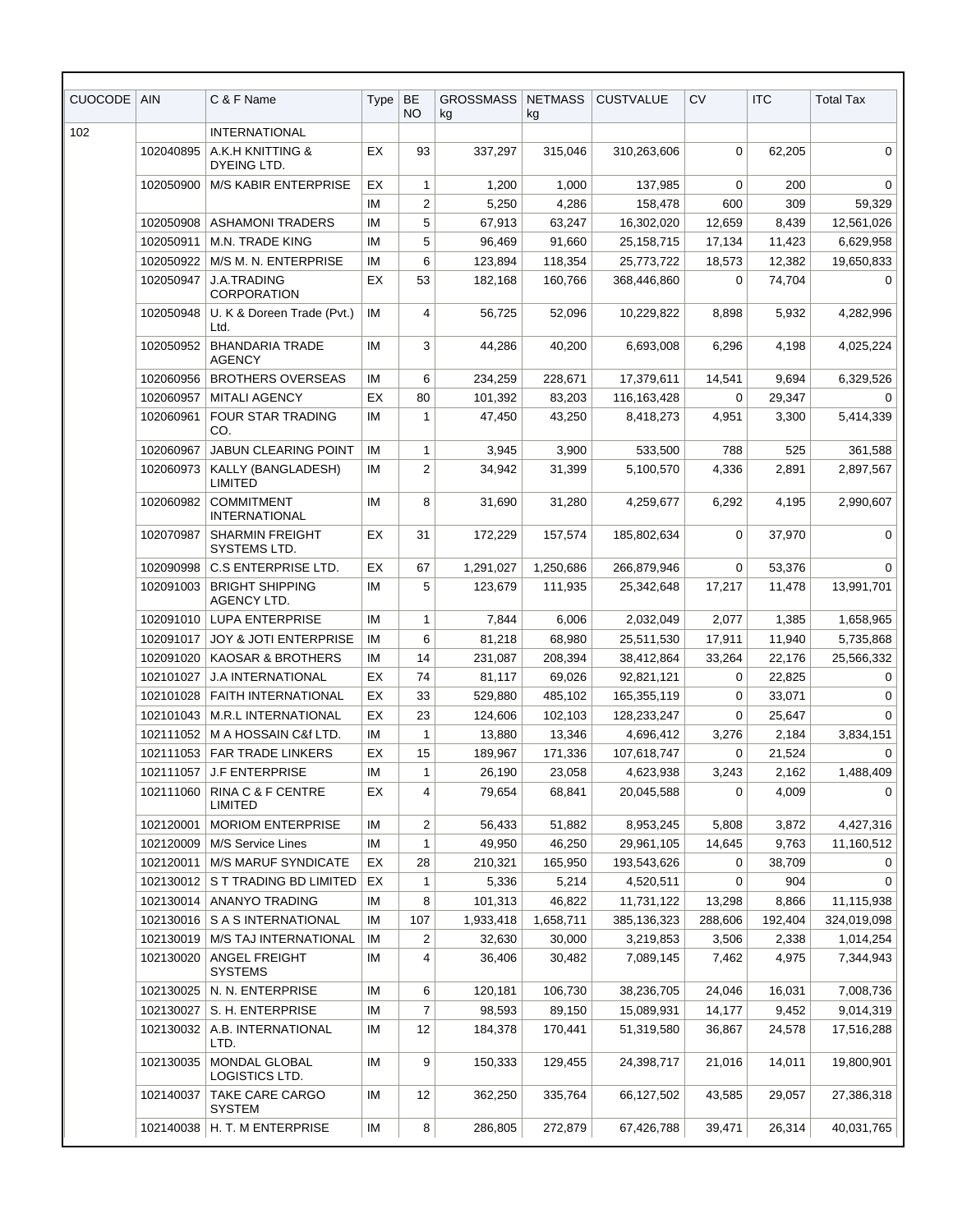| <b>CUOCODE</b> | <b>AIN</b>             | C & F Name                                                 | Type     | BE<br><b>NO</b> | <b>GROSSMASS</b><br>kg | <b>NETMASS</b><br>kg | <b>CUSTVALUE</b>         | <b>CV</b>        | <b>ITC</b>      | <b>Total Tax</b>        |
|----------------|------------------------|------------------------------------------------------------|----------|-----------------|------------------------|----------------------|--------------------------|------------------|-----------------|-------------------------|
| 102            |                        | (PVT.) LTD.                                                |          |                 |                        |                      |                          |                  |                 |                         |
|                | 102140039              | <b>ACTIVE LOGISTICS LTD.</b>                               | EX       | 18              | 16,523                 | 14,411               | 18,443,607               | 0                | 5,078           | 0                       |
|                | 102140040              | AFRA TRADING AGENCY                                        | ΙM       | 5               | 62,951                 | 56,305               | 15,428,735               | 12,739           | 8,493           | 8,698,331               |
|                | 102140041              | <b>ADVANCED TRADING</b><br><b>SYSTEM</b>                   | IM       | 5               | 92,444                 | 92,444               | 5,694,818                | 7,044            | 4,696           | 2,477,197               |
|                | 102140045              | <b>SPEED LINK</b><br><b>CLEARANCES</b>                     | IM       | 4               | 51,980                 | 30,194               | 10,735,792               | 9,392            | 6,261           | 11,971,127              |
|                | 102140049              | <b>ZARA ENTERPRISE</b>                                     | IM       | 4               | 62,404                 | 31,079               | 7,546,853                | 7,665            | 5,110           | 6,807,429               |
|                | 102140051              | R N TRADE<br><b>INTERNATIONAL</b>                          | ΙM       | 2               | 39,743                 | 13,090               | 5.987.031                | 5,019            | 3,346           | 4,260,036               |
|                | 102140052              | M/S R. A.<br><b>INTERNATIONAL</b>                          | ΙM       | 6               | 54,237                 | 48,491               | 9,892,788                | 10,795           | 7,196           | 11,903,966              |
|                | 102140054              | KASFIA INTERNATIONAL                                       | ΙM       | 2               | 22,310                 | 19,642               | 5,934,276                | 4,995            | 3,330           | 2,987,551               |
|                | 102140056              | <b>M/S N. M TRADERS</b>                                    | ΙM       | 3               | 28,892                 | 25,778               | 7,160,671                | 6,449            | 4,299           | 4,672,728               |
|                | 102140057              | TRANSMARINE<br><b>LOGISTICS LTD.</b>                       | EX       | 183             | 706,765                | 609,395              | 610,481,863              | 0                | 129,307         | $\Omega$                |
|                | 102140061              | M. L. A. SYNDICATE                                         | IM       | 5               | 42,932                 | 36,606               | 7,466,674                | 8,413            | 5,608           | 6,961,549               |
|                | 102140063              | <b>M/S ARFAN FREIGHT</b><br>SOLUTION LTD.                  | IM       | 1               | 2,900                  | 2,850                | 1,806,521                | 1,917            | 1,278           | 1,357,243               |
|                | 102140066              | <b>PALASH TRADERS</b>                                      | ΙM       | 2               | 80,090                 | 73,460               | 13,649,302               | 8,368            | 5,579           | 4,764,659               |
|                | 102140069              | <b>YEA NOOR</b><br><b>INTERNATIONAL</b>                    | IM       | 6               | 116,596                | 113,314              | 29,903,733               | 20,432           | 13,621          | 24,413,408              |
|                | 102140072              | <b>ABEDA TRADING</b>                                       | IM       | 1               | 9,597                  | 6,490                | 835,964                  | 1,128            | 752             | 423,262                 |
|                | 102140073              | <b>ONON TRADE</b><br><b>INTERNATIONAL</b>                  | ΙM       | 5               | 51,004                 | 46,248               | 35,846,039               | 21,943           | 14,629          | 47,576,219              |
|                | 102150077              | <b>SHARA ENTERPRISE</b>                                    | ΙM       | 8               | 185,251                | 172,014              | 35,621,254               | 25,330           | 16,886          | 28,701,512              |
|                | 102150078              | M/S L. T. SYNDICATE                                        | ΙM       | 5               | 79,790                 | 76,845               | 13,674,705               | 11,564           | 7,709           | 6,305,127               |
|                | 102150079              | M/S J. S. ENTERPRISE                                       | IM       | 30              | 532,439                | 489,367              | 127, 184, 169            | 91,857           | 61,238          | 61,648,397              |
|                | 102150081              | <b>M/S AGAMEE</b><br><b>ENTERPRISE</b>                     | IM       | 4               | 77,291                 | 74,751               | 7,525,854                | 7,741            | 5,161           | 6,927,002               |
|                | 102150083              | <b>RADIANT LINES</b>                                       | ΙM       | 22              | 182,794                | 170,848              | 19,441,421               | 24,376           | 16.251          | 9,444,226               |
|                | 102150084              | <b>LABIB ENTERPRISE</b>                                    | EX       | 44              | 72,200                 | 63,686               | 72,723,631               | 0                | 17,248          | $\Omega$                |
|                |                        |                                                            | IM       | 3               | 32,561                 | 26,180               | 10,311,232               | 8,128            | 5,418           | 7,852,988               |
|                | 102150087              | <b>ASMA TRADE</b><br><b>INTERNATIONAL</b>                  | ΙM       | 2               | 21,366                 | 19,461               | 3,761,028                | 3,946            | 2,631           | 2,260,306               |
|                | 102150091              | <b>MAK LOGISTICS</b>                                       | IM       | 1               | 24,928                 | 24,040               | 8,200,708                | 0                | 2,460           | 2,111,682               |
|                | 102150092              | K. S. M. ENTERPRISE                                        | ΙM       | 1               | 25,792                 | 23,585               | 7,346,534                | 4,468            | 2,979           | 1,049,484               |
|                | 102160095              | RASEL PALASH<br><b>SYNDICATE</b>                           | IM       | 27              | 286,586                | 256,813              | 62,495,153               | 56,948           | 37,965          | 46,291,403              |
|                | 102180097              | <b>MEGA INTERNATIONAL</b>                                  | EX       | 32              | 77,916                 | 67,751               | 80,978,768               | 0                | 17,906          | 0                       |
|                | 102180102              | M/S. PROCHAYA                                              | IM       | $\overline{2}$  | 10,894                 | 10,492               | 1,977,295                | 2,579            | 1,719           | 822,837                 |
|                | 102180103              | <b>M-EXIM ENTERPRISE</b>                                   | EX       | 2               | 23,428                 | 20,566               | 7,369,346                | 0                | 1,474           | $\Omega$                |
|                | 102180106<br>102180110 | <b>EPTI AGENCY</b><br><b>INTERWAYS GLOBAL</b>              | ΙM<br>ΙM | 4<br>37         | 40,966<br>1,499,392    | 39,151<br>1,348,726  | 7,476,236<br>203,967,029 | 7,660<br>132,932 | 5,107<br>88,621 | 5,714,248<br>73,549,922 |
|                | 102180114              | <b>SERVICE LIMITED</b><br>M/S. LABIBA<br><b>ENTERPRISE</b> | IM       | 16              | 235,482                | 215,103              | 53,031,771               | 42,109           | 28,073          | 25,931,816              |
|                | 102190120              | A.R. CORPORATION                                           | IM       | 10              | 138,107                | 123,951              | 26,437,465               | 21,804           | 14,536          | 24,415,601              |
|                | 102190121              | <b>AMIN IMPORTS &amp;</b><br>EXPORTS LTD.                  | ΙM       | 6               | 143,834                | 135,263              | 26,453,087               | 18,879           | 12,586          | 21,319,799              |
|                | 102190122              | CROSSROAD CLEARING                                         | ΙM       | 1               | 14,295                 | 13,250               | 6,695,797                | 4,176            | 2,784           | 999,581                 |
|                | 102190123              | <b>OISHI TRADERS</b>                                       | IM       | 4               | 36,635                 | 33,670               | 4,890,633                | 5,724            | 3,816           | 4,572,952               |
|                | 102190124              | M. M. CARGO COMPANY                                        | ΙM       | 7               | 279,147                | 268,444              | 49,679,277               | 30,493           | 20,329          | 14,046,017              |
|                | 102190126              | M/S. JHINU ENTERPRISE<br>(PVT) LTD.                        | IM       | 2               | 16,142                 | 14,469               | 4,327,524                | 4,272            | 2,848           | 1,363,170               |
|                | 102200129              | <b>SM TRADE</b><br>INTERNATIONAL                           | IM       | 17              | 338,962                | 338,962              | 21,651,255               | 25,327           | 16,885          | 8,965,894               |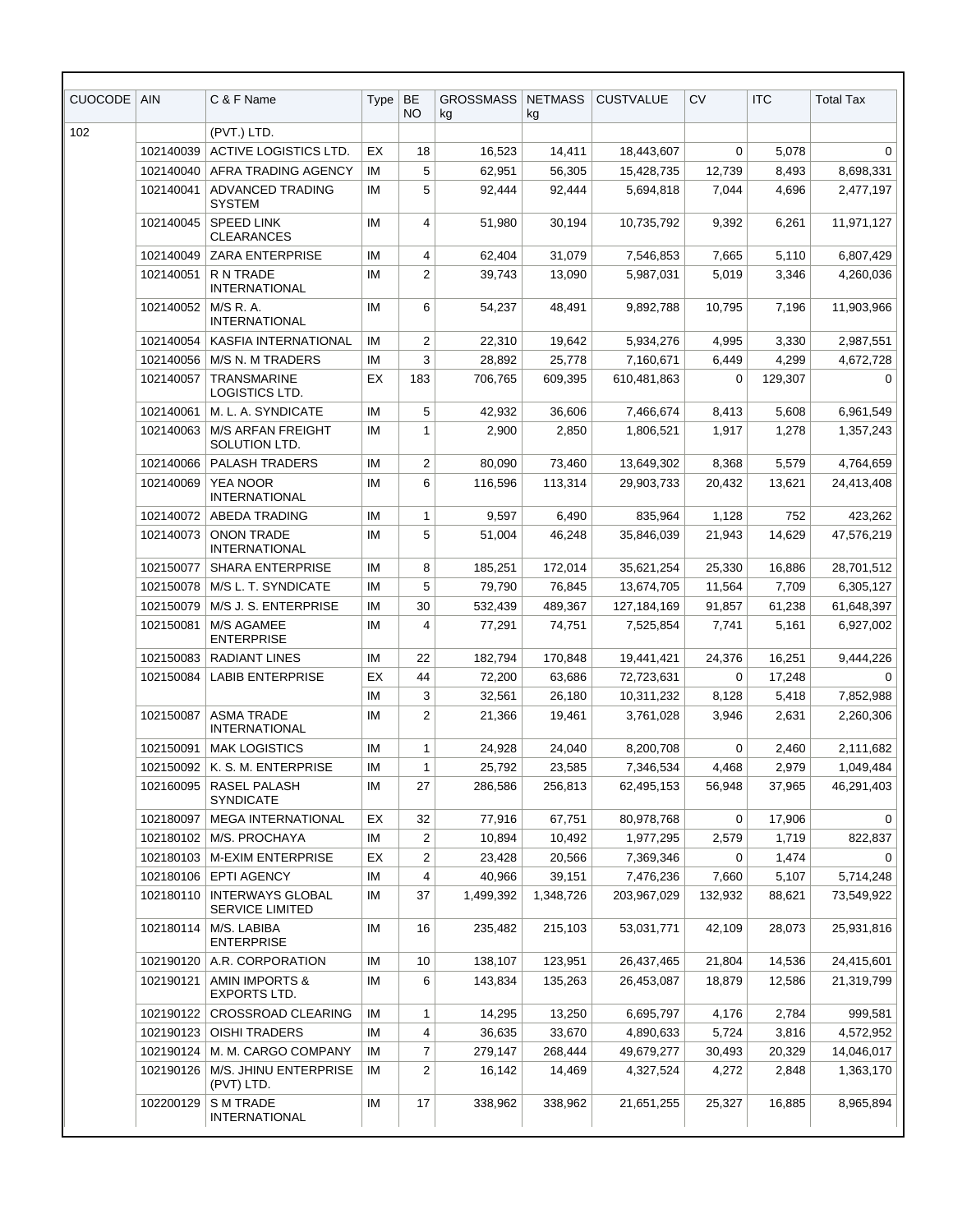| <b>CUOCODE</b> | <b>AIN</b>                             | C & F Name                                              | Type | BE<br>NO.      | <b>GROSSMASS</b><br>kg | <b>NETMASS</b><br>kg | <b>CUSTVALUE</b> | <b>CV</b> | <b>ITC</b> | <b>Total Tax</b> |
|----------------|----------------------------------------|---------------------------------------------------------|------|----------------|------------------------|----------------------|------------------|-----------|------------|------------------|
| 102            | 102200130                              | <b>MAYA MAHID BUSINESS</b><br><b>SOLUTION LTD</b>       | ЕX   | 4              | 41,489                 | 37,688               | 3,354,763        | 0         | 998        | 0                |
|                | 102200134                              | <b>MAA ASSOCIATES</b>                                   | IM   | 210            | 15,280,546             | 15,109,377           | 836.062.741      | 617,413   | 411,608    | 376,490,755      |
|                | 102210136                              | KAZI FARHAD AND CO.<br><b>LTD</b>                       | IM   | 48             | 828,246                | 780,278              | 137,439,774      | 114,822   | 76,548     | 102,751,071      |
|                | 102210137                              | <b>GARMENTS EXPORT</b><br><b>VILLAGE LIMITED</b>        | EX   | 39             | 100,660                | 87,607               | 129,030,795      | 0         | 27,570     | $\Omega$         |
|                | 102880006                              | <b>DAWN INTERNATIONAL</b><br>CO. LTD.                   | ΙM   | 1              | 77,750                 | 70,425               | 7,624,735        | 4,594     | 3,062      | 1,990,685        |
|                | 102880010                              | <b>FARCO SYNDICATE</b>                                  | ЕX   | 6              | 131,113                | 123,702              | 24,321,552       | 0         | 4,864      | 0                |
|                |                                        |                                                         | IM   | 209            | 3,696,186              | 3,228,555            | 1,756,462,375    | 1,030,486 | 686,991    | 556,671,302      |
|                | 102880015                              | M. A. LATIF                                             | IM   | 6              | 98,663                 | 88,041               | 18,003,884       | 14,281    | 9,520      | 14,682,070       |
|                | 102880018                              | JAHIR & SONS CO.(PVT)<br>LTD.                           | IM   | 1              | 11,130                 | 9,933                | 2,078,068        | 2,098     | 1,398      | 1,066,413        |
|                | 102880019                              | JAHAN & CO.                                             | IM   | 7              | 97,168                 | 87,115               | 12,885,025       | 11,868    | 7,912      | 8,854,513        |
|                | 102880021                              | ALIF INTERNATIONAL                                      | EX   | 5              | 54,431                 | 49,948               | 16,063,934       | $\Omega$  | 3,213      | $\Omega$         |
|                |                                        | <b>AGENCY</b>                                           | IM   | 1              | 25,400                 | 22,500               | 4,077,522        | 2,997     | 1,998      | 1,049,962        |
|                | 102880022<br><b>HOME BOUND PACKERS</b> | EX                                                      | 6    | 13,333         | 11,333                 | 1,852,265            | 0                | 1,061     | $\Omega$   |                  |
|                |                                        | AND SHIPPERS                                            | IM   | 11             | 60.885                 | 51,150               | 50,577,162       | 31,352    | 20,897     | 22,041,873       |
|                | 102880029                              | <b>AZAD TRADERS</b>                                     | IM   | 5              | 45,079                 | 42,381               | 19,948,075       | 14,778    | 9,852      | 9,123,821        |
|                | 102880032                              | <b>M/S BADAL AND</b><br><b>COMPANY</b>                  | IM   | 1              | 113,603                | 109,350              | 14,430,021       | 7,656     | 5,104      | 4,545,457        |
|                | 102880041                              | SHAHID & LATIF (PVT)<br>LTD.                            | IM   | 8              | 80,133                 | 70,232               | 18,318,123       | 17,303    | 11,535     | 11,294,989       |
|                | 102880052                              | M. RAFIQUL ISLAM AND<br>CO.                             | IM   | 3              | 82,693                 | 75,740               | 18,590,580       | 11,853    | 7,902      | 7,273,955        |
|                | 102880070                              | PATWARY AND CO.                                         | IM   | 4              | 280,246                | 266,783              | 43,647,072       | 24,291    | 16,194     | 16,402,963       |
|                | 102890090                              | <b>HELEN TRADE</b><br>INTERNATIONAL (PVT)<br><b>LTD</b> | IM   | 3              | 98,715                 | 90,742               | 14,415,473       | 9,974     | 6,650      | 4,540,874        |
|                | 102890093                              | HIMANI INTERNATIONAL<br><b>AGENCY</b>                   | IM   | 2              | 18,144                 | 17,757               | 17,021,265       | 9,985     | 6,656      | 5,293,973        |
|                | 102890104                              | <b>SUJAN ENTERPRISE</b>                                 | ΙM   | 3              | 106,550                | 100,059              | 28,125,368       | 15,384    | 10,256     | 7,336,297        |
|                | 102900120                              | AL-FATTAH AGENCY                                        | IM   | 4              | 19,175                 | 17,782               | 24,011,131       | 15,057    | 10,038     | 5,657,960        |
|                | 102900129                              | NOVO CARGO SERVICES<br>LTD.                             | EX   | $\mathbf{1}$   | 4,220                  | 3,433                | 6,373,020        | 0         | 1,275      | 0                |
|                | 102910134                              | DREAM INTERNATIONAL                                     | ΙM   | 4              | 120,511                | 110,057              | 22,339,482       | 14,703    | 9,802      | 6,443,008        |
|                | 102910138                              | <b>KHAIR BROTHERS</b>                                   | ΙM   | 8              | 163,724                | 151,251              | 31,337,636       | 23,293    | 15,528     | 15,912,723       |
|                | 102910140                              | CHOWDHURY & CO.                                         | EX   | 5              | 44,519                 | 34,152               | 18,789,494       | 0         | 3,758      | 0                |
|                | 102910142                              | ALAUDDIN                                                | IM   | 6              | 77,257                 | 69,875               | 9,673,708        | 9,643     | 6,429      | 3,961,239        |
|                | 102910144                              | JONY INTERNATIONAL<br><b>AGENCY</b>                     | ΙM   | 1              | 2,700                  | 2,650                | 528,967          | 783       | 522        | 386,683          |
|                | 102910152                              | CO-OPERATORS<br><b>ENTERPRISE</b>                       | EX   | 24             | 21,902                 | 17,590               | 26,749,451       | 0         | 6,804      | 0                |
|                | 102910156                              | <b>NEW LIGHT SHIPPERS &amp;</b><br>TRADERS              | ΙM   | 18             | 274,685                | 227,025              | 111,190,988      | 70,868    | 47,246     | 53,389,157       |
|                | 102910167                              | <b>PARADISE</b><br>CORPORATION PVT.<br>LTD.             | IM   | 1              | 24,416                 | 22,400               | 2,950,651        | 2,490     | 1,660      | 929,455          |
|                | 102910180                              | S I S WORLD EXPRESS<br>LTD.                             | ΙM   | 1              | 88,795                 | 88,000               | 5,118,208        | 3,466     | 2,310      | 1,612,236        |
|                | 102910183                              | <b>SELECTED TRADERS</b>                                 | EX   | 55             | 396,810                | 363,166              | 398,772,456      | 0         | 80,660     | 0                |
|                |                                        |                                                         | ΙM   | $\overline{c}$ | 15,301                 | 14,984               | 4,108,811        | 4,174     | 2,783      | 3,354,433        |
|                | 102910191                              | AFTASIA AGENCY<br><b>INTERNATIONAL</b>                  | ΙM   | 2              | 13,036                 | 9,641                | 3,237,038        | 3,143     | 2,095      | 2,897,529        |
|                | 102920228                              | AKASH CORPORATION                                       | IM   | 2              | 41,720                 | 38,573               | 9,565,437        | 6,629     | 4,420      | 2,626,192        |
|                | 102920233                              | <b>HUSSAIN &amp; HASAN</b>                              | EX   | 4              | 58,786                 | 56,019               | 16,638,505       | 0         | 3,328      | $\Omega$         |
|                |                                        | <b>ENTERPRISE</b>                                       | IM   | 1              | 23,272                 | 22,243               | 5,651,888        | 3,706     | 2,471      | 654,800          |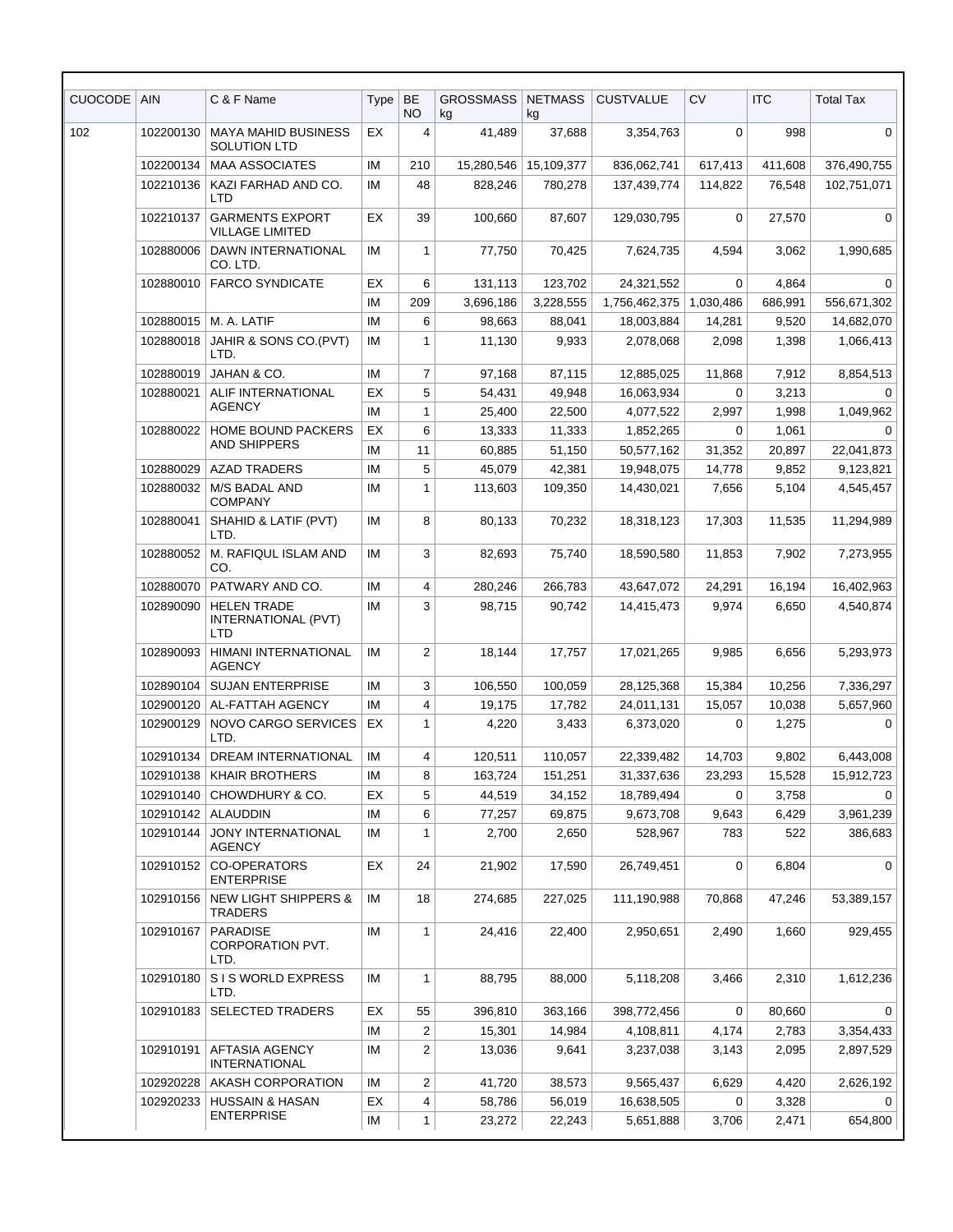| <b>CUOCODE</b> | <b>AIN</b> | C & F Name                                    | Type | BE<br><b>NO</b> | <b>GROSSMASS</b><br>kg | <b>NETMASS</b><br>kg | <b>CUSTVALUE</b> | <b>CV</b>   | <b>ITC</b> | <b>Total Tax</b> |
|----------------|------------|-----------------------------------------------|------|-----------------|------------------------|----------------------|------------------|-------------|------------|------------------|
| 102            | 102920236  | MEGHNA TRADING CO.                            | EX   | 47              | 478,071                | 366,605              | 526,677,678      | 0           | 105,336    | 0                |
|                | 102920241  | <b>HAP INTERNATIONAL</b>                      | IM   | 1               | 26,136                 | 22,800               | 5,059,382        | 2,277       | 1,518      | 2,640,998        |
|                | 102920255  | <b>K.Z.INTERNATIONAL</b><br><b>LIMITED</b>    | ЕX   | 132             | 157,483                | 138,198              | 171,026,727      | 0           | 41,602     | 0                |
|                | 102920274  | <b>MADONNA</b><br><b>INTERNATIONAL</b>        | ЕX   | 43              | 134,741                | 111,377              | 197,911,480      | 0           | 41,743     | $\mathbf 0$      |
|                | 102920280  | <b>JOYI TRADE</b><br><b>INTERNATIONAL</b>     | ЕX   | 20              | 275,126                | 252,376              | 100,641,260      | $\mathbf 0$ | 20,128     | $\mathbf 0$      |
|                | 102920282  | <b>MONI TRADING</b><br><b>CORPORATION</b>     | EX   | 35              | 76,620                 | 69,844               | 77,789,037       | 0           | 16.735     | $\mathbf 0$      |
|                | 102920284  | <b>SARDER TRADE</b><br><b>AGENCY</b>          | ΙM   | 2               | 34,875                 | 33,087               | 2,687,512        | 3,141       | 2,094      | 1,475,580        |
|                | 102920292  | <b>SHOAB ENTERPRISE</b>                       | ΙM   | $\mathbf{1}$    | 13,848                 | 11,782               | 3,394,345        | 2,690       | 1,793      | 1,196,309        |
|                | 102920299  | <b>CHANDPUR TRADING</b><br><b>AGENCIES</b>    | ΙM   | 1               | 8,510                  | 7,930                | 7,008,651        | 4,316       | 2,878      | 358,381          |
|                | 102920313  | AMI INTERNATIONAL                             | IM   | 39              | 687,230                | 602,813              | 99,157,148       | 82,203      | 54,802     | 52,885,430       |
|                | 102920318  | S. U. AHMED & SONS<br>LTD.                    | IM   | 12              | 172,709                | 151,468              | 32,808,252       | 28,234      | 18,822     | 25,896,994       |
|                | 102930327  | <b>JALALABAD AGENCIES</b>                     | ΙM   | 10              | 149,086                | 143,300              | 19,522,085       | 16,695      | 11,130     | 9,934,875        |
|                | 102930329  | PARTHA TRADE LTD                              | EX   | 245             | 3,085,678              | 2,868,778            | 663,930,054      | 0           | 140,357    | 1                |
|                | 102930334  | <b>RUSANI ENTERPRISE</b>                      | EX   | 9               | 7,775                  | 6,971                | 11,791,093       | 0           | 2,987      | 0                |
|                | 102930343  | <b>CHANDPUR TRADING</b><br><b>CORPORATION</b> | IM   | 6               | 91,721                 | 84,612               | 20,127,479       | 16,032      | 10,688     | 12,790,693       |
|                | 102930348  | S. M. TRADERS                                 | IM   | 25              | 281,848                | 256,027              | 369,443,626      | 193,149     | 128,766    | 57,941,605       |
|                | 102930376  | A. AZIZ & CO.                                 | IM   | 4               | 67,855                 | 58,291               | 10,047,307       | 8,789       | 5,859      | 5,678,490        |
|                | 102930377  | <b>AGRADOOT TRADERS</b><br>LTD.               | ΙM   | 6               | 315,164                | 309,700              | 133,915,594      | 67,237      | 44,825     | 34,763,108       |
|                | 102940425  | <b>UTHALI ENTERPRISE</b>                      | IM   | 2               | 25,116                 | 22,121               | 4,552,900        | 4,168       | 2,779      | 3,955,412        |
|                | 102940431  | S.H. INTERNATIONAL                            | IM   | 8               | 158,750                | 137,385              | 28,675,189       | 21,450      | 14,300     | 21,520,194       |
|                | 102940439  | SARABOR TRADING CO.<br>LTD.                   | EX   | 1               | 2,573                  | 2,317                | 2,927,492        | 0           | 586        | $\Omega$         |
|                | 102940452  | <b>RASA TRADE</b><br><b>ENTERPRISES LTD.</b>  | IM   | 1               | 12,415                 | 11,342               | 2,625,565        | 2,344       | 1,563      | 2,074,723        |
|                | 102940457  | SHOHEL & SENTU<br><b>TRADING LTD.</b>         | ΙM   | 3               | 46,758                 | 35,856               | 6,022,473        | 6,161       | 4,108      | 3,273,289        |
|                | 102950467  | <b>COMA CREATION</b>                          | ΙM   | 4               | 48,086                 | 44,225               | 9,712,743        | 8,893       | 5,928      | 3,510,128        |
|                | 102950471  | <b>EXCEL FREIGHT</b><br>SYSTEMS LTD.          | ЕX   | 3               | 16,289                 | 13,289               | 5,864,068        | 0           | 1,173      | 0                |
|                | 102950478  | M/S. MAMNOON<br><b>ENTERPRISE LTD.</b>        | ΙM   | 1               | 4,121                  | 3,670                | 968,665          | 1,277       | 852        | 505,643          |
|                | 102950482  | <b>EASTERN AGENCY</b>                         | ΙM   | $\overline{7}$  | 94,197                 | 79,901               | 24,035,749       | 18,559      | 12,373     | 8,473,339        |
|                | 102950483  | A. M. ENTERPRISE<br>LIMITED                   | EX   | 2               | 1,007                  | 723                  | 2,070,289        | 0           | 559        | $\Omega$         |
|                | 102950486  | <b>MANAS ENTERPRISE</b>                       | ΙM   | 33              | 683,133                | 553,141              | 94,757,252       | 79,549      | 53,033     | 62,641,563       |
|                | 102950499  | <b>TONMOY ENTERPRISE</b>                      | ΙM   | 3               | 32,126                 | 29,313               | 24,956,318       | 14,718      | 9,812      | 3,027,473        |
|                | 102960519  | <b>BABUL ENTERPRISE</b>                       | ΙM   | 12              | 227,841                | 206,908              | 50,133,484       | 35,694      | 23,796     | 21,073,335       |
|                | 102960533  | <b>CITY CARGO LIMITED</b>                     | ΙM   | 22              | 363,890                | 331,903              | 45,909,033       | 40,766      | 27,177     | 16,786,684       |
|                | 102960535  | ELITE SOLUTIONS LTD.                          | ΙM   | 7               | 120,763                | 117,202              | 25,243,122       | 19,465      | 12,977     | 14,715,310       |
|                | 102960540  | S.M.SUNNY CARGO<br><b>LIMITED</b>             | ΙM   | 2               | 38,616                 | 31,786               | 5,667,869        | 4,876       | 3,250      | 6,391,606        |
|                | 102970556  | MAIMUNAH TRADING<br><b>LTD</b>                | ΙM   | 35              | 673,555                | 641,537              | 57,189,688       | 56,739      | 37,826     | 23,880,736       |
|                | 102970566  | A. M. & SONS                                  | IM   | $\mathbf{1}$    | 33,519                 | 29,950               | 6,294,061        | 3,995       | 2,663      | 1,939,434        |
|                | 102970574  | M.R.S. SYNDICATE LTD.                         | EX   | $\overline{7}$  | 27,920                 | 20,978               | 31,939,154       | 0           | 6,388      | $\Omega$         |
|                | 102970579  | S. F. TRADERS                                 | ΙM   | 1               | 7,035                  | 4,667                | 6,000,296        | 3,863       | 2,575      | 5,153,570        |
|                | 102970585  | <b>SUBARNA TRADE</b><br><b>ASSOCIATES</b>     | EX   | 18              | 259,765                | 234,842              | 47,960,843       | 0           | 10,332     | 0                |
|                |            |                                               | IM   | 5               | 78,893                 | 67,499               | 12,492,462       | 10,993      | 7,329      | 10,713,390       |